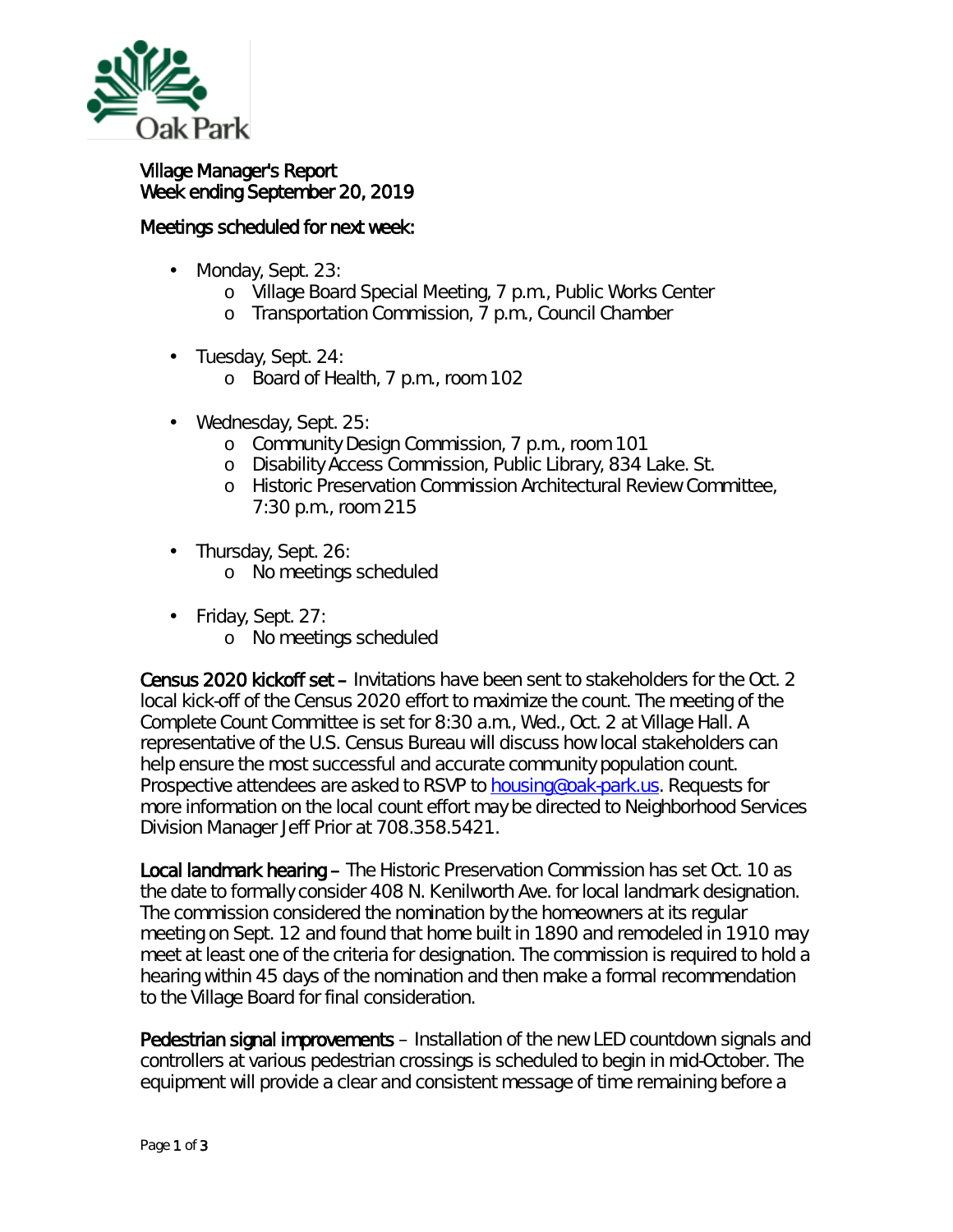signal change. The project is supported with a federally funded [Safe Routes to School](https://www.transportation.gov/mission/health/Safe-Routes-to-School-Programs)  [Program](https://www.transportation.gov/mission/health/Safe-Routes-to-School-Programs) grant.

Paper shredding, clothing collection – Last Saturday's shredding and old clothing event brought more than 500 households to the Public Works Center. They dropped off 383 bags of old clothing and 617 boxes of documents. Thanks to a cooperative program with the Epilepsy Foundation of Greater Chicago, the textile materials will be repurposed. The paper shredding event helped residents safely dispose of paper items with personal information such as canceled checks, documents containing credit card numbers, social security numbers and medical information.

Multi-family housing grants – Oct. 1 is the deadline for applications for funds distributed through the recently restructured Multi-Family Housing Incentive Program. The Housing Programs Advisory Committee and Development Customers Services Department hosted a question-and-answer session with prospective applicants on Sept. 12 just after the application process began. Applications will be reviewed by the committee and staff, with recommendations for funding presented to the Village Board for consideration. More information on this and other housing programs is posted at [www.oak-park.us/housing.](http://www.oak-park.us/housing)

Madison Street update – Paving of Madison Street is scheduled to begin next week and take about four days, barring any unforeseen weather or other delays. Engineers estimated that it will take an additional four weeks after paving is finished to install the street markings along the entire stretch of roadway. The Police Department will coordinate guards at key student crossing points during paving operations. Changes to the schedule and other timely developments will be included in the weekly email updates sent to subscribers who signed up for specific project alerts as well as posted on the dedicated project website [www.madisonstreetconstruction.com](http://www.madisonstreetconstruction.com/)

Home Avenue bridge update – Crews removed damaged and deteriorated materials from the Home Avenue pedestrian bridge this week as [major improvements](https://www.oak-park.us/news/construction-temporarily-close-home-avenue-pedestrian-bridge) to the popular shortcut across the expressway progressed. Activity next week will include replacing deteriorated steel reinforcing bars and setting the concrete forms for surface patching. New concrete is expected to be poured the following week. Police are keeping a close eye on the pedestrian and traffic flow in the area, with special attention to daily student pedestrian activity. [Designated alternate routes](https://www.oak-park.us/sites/default/files/456678891/2019-09-04-lincoln_brooks_schools_temporary_student_walking_route_map.pdf) have been established and signs erected to help guide pedestrians and bicyclists around the area. Communication with District 97 officials and administrators at the schools whose students are most affected has continued.

Albion development update – Crews are scheduled to grind the asphalt next week in preparation for resurfacing portions of Forest Avenue and the north half of Lake Street along the project south and east frontages. A ComEd contractor also will be patching part of the south half of Lake Street from the alley west of Forest Avenue to the east jog of Lake Street. Remaining restoration tasks expected to begin within the next two weeks include the brick alley adjacent to Austin Gardens and the alley west of Forest Avenue by the former Community Bank building.

Utility projects – Replacement of the water and sewer mains on Scoville Avenue from Roosevelt Road to the alley adjacent to the Turano headquarters construction site